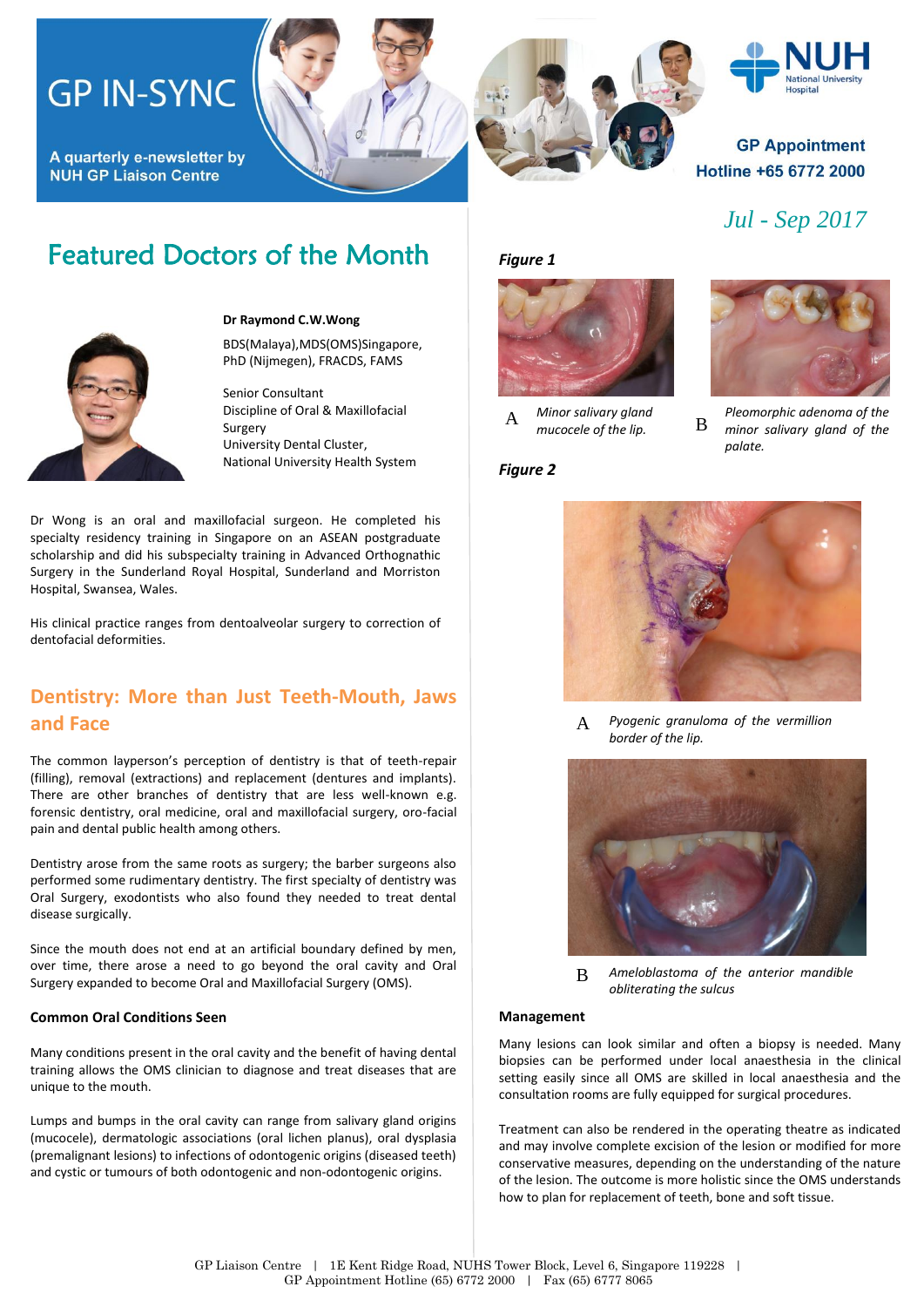

### **GP Liaison Centre (GPLC)**

GP Appointment Hotline: +65 6772 2000 Visit us at [http://www.nuh.com.sg/nuh\\_gplc/](http://www.nuh.com.sg/nuh_gplc/)



#### **Dr Tang Kok Siew**

BDS (National University of Singapore), DClinDent (University of Leeds), MPaedDent (RCS Eng)

Associate Consultant Discipline of Orthodontics and Paediatric Dentistry University Dental Cluster National University Hospital

Dr Tang is a paediatric dentist who practises in the Dental Centre of the National University Hospital. She provides dental treatment for children and adolescents. Aside from clinical work, she teaches the dental undergraduates and postgraduates in the university as a parttime clinical instructor. Her main areas of interest are in dental traumatology and treatment of the medically-compromised patients.

#### **Dental Trauma in Children**

One common dental condition that frequently presents in the primary setting is dental trauma. Primary teeth trauma can be distressing to both the child and the parents. Occasionally, trauma to the primary tooth may have effects on the permanent successor such as disturbance in the eruption or enamel hypoplasia.

Dental trauma to the young permanent tooth can present complications at a later stage due to the growth of the dentoalveolar complex in children. Overtime, the traumatised young permanent tooth may devitalise, get infected or exhibit infraocclusion at an early stage. Regular monitoring and timely intervention of these traumatised teeth are important to prevent worsening of the complications.

#### **Management of Complications to the Young Permanent Tooth**

Complex procedures such as surgical exposure, orthodontics, decoronation, root canal treatment and temporary prosthesis are some of the treatment which may be necessary to manage these complications during the child's growing years.

For poor prognosis traumatised anterior teeth, autotransplantation followed by orthodontics may be a feasible option from a biological point of view. These procedures can be very challenging for the child and therefore, proper communication between the dental team and the child's family is critical. A dedicated dental team and parental support would enable the child to overcome treatment anxieties better.

#### **Paediatric Dental Services in NUH**

The paediatric dental team in NUH focuses on providing dental care for all children from infancy to adolescence. For the anxious and fearful patients, inhalation sedation and general anaesthetic services are provided to deliver dental care to them more comfortably.

We adopt a multidisciplinary approach with other fellow dental specialists to manage more complex cases. We also work with our medical colleagues to provide dental support for children who develop oral manifestation from their medical condition. We aim to further enhance our services and facilities when we move to the National University Centre for Oral Health in 2019.

#### **Autotransplantation for Poor Prognosis Traumatised Anterior Teeth**



Left pic : The radiograph shows signs of of resorption on the lateral sides of the root surface (red arrows) of a tooth that had delayed replantation following an avulsion from an accident.

Right pic : This poor prognosis tooth was subsequently extracted and replaced with the patient's own premolar tooth. Splinting was done to secure the premolar tooth in place.



Two weeks later, the splint was removed and the premolar was reshaped with tooth-coloured restorative material to resemble a front tooth. The patient has been planned for orthodontics to align the overall dentition. Autotransplantation is deemed a good alternative for tooth replacement as it is a more biological approach.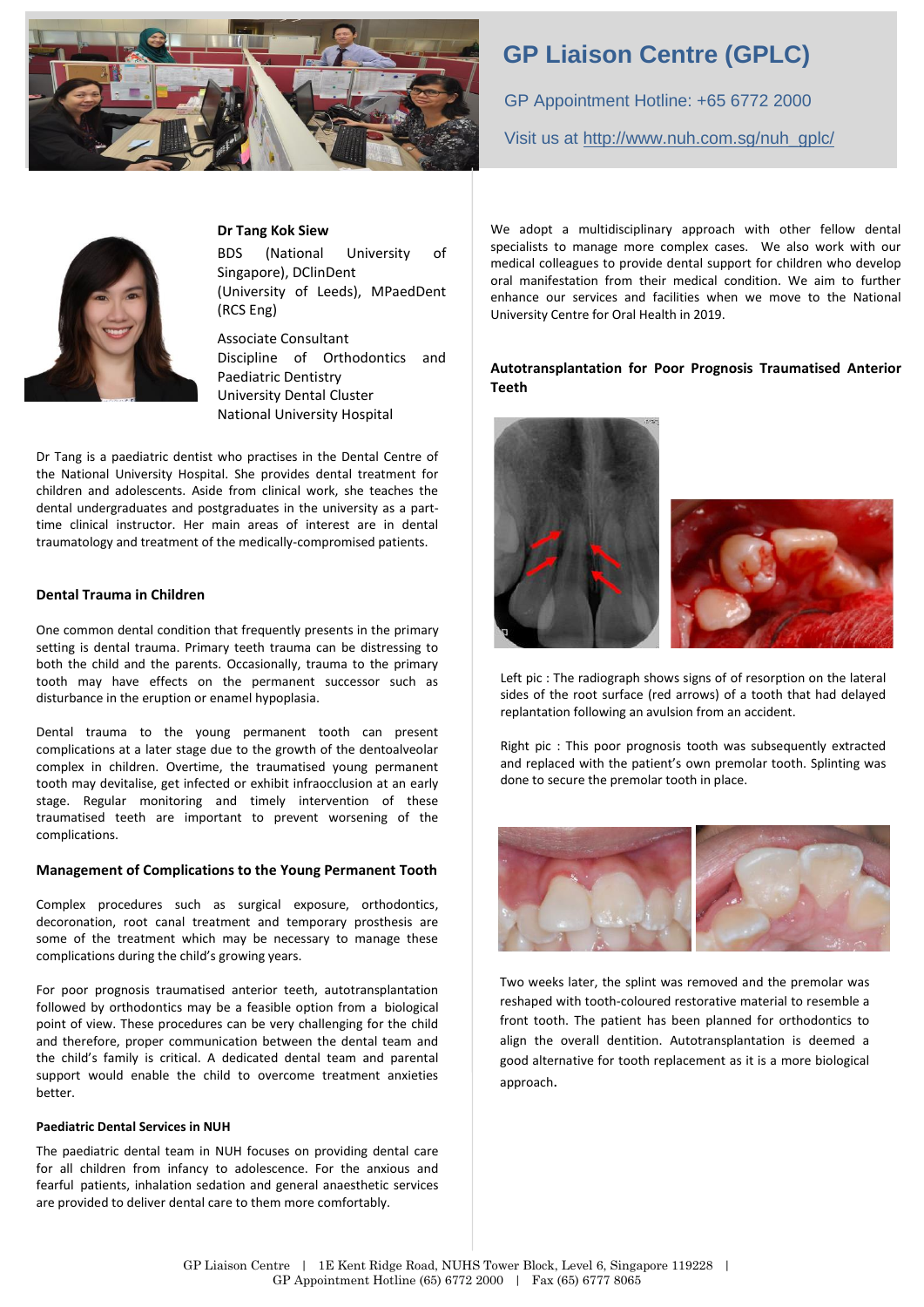

### Clinical Highlights

### **Orofacial Pain and Temporomandibular Joint Disorders (TMJD)**



**Orofacial Pain**, pain located in the region above the neck, in front of the ears and below the hairline, as well as within the oral cavity; commonly originates from either dental or intra-oral pathologies or from temporomandibular joint injured tissues. Orofacial Pain can range from an ulcer in the mouth to pain from cranial nerve damage (trigeminal or other main nerve trunks in the head).

**TMJ disorders** are a group of conditions that cause pain in and around the jaw joint and nearby muscles. Jaw problems arising from the TMJ and surrounding structures can affect a person's ability to speak, eat, chew, swallow, and even breathe. There are other painful conditions in the oral cavity and on the face that can appear to be like toothaches and jaw or TMJ pain.

#### *What is the Pain from Dental Origin?*

There are two main sources of pain of dental origin: pulpal or periodontal. Pulpal pain referring to pain from 'within' the teeth. The pulp contains the blood vessels, neural and connective tissue inside the teeth.

Periodontal pain originates from the periodontal ligament - the fibrous tissue structure, with neural and vascular components, that joins the cementum covering the root to the alveolar bone. Toothache is any pain perceived in the teeth and their supporting structures (i.e. the periodontal ligament or mucosa). Dental pain / toothache is managed by identifying and treating to the cause or aetiology of the pain.

#### *What are the symptoms of TMJ Disorders?*

Pain is the most common symptom; however, some people may have no pain but still have problems using their jaws.

### **GP Liaison Centre (GPLC)**

GP Appointment Hotline: +65 6772 2000 Visit us at [http://www.nuh.com.sg/nuh\\_gplc/](http://www.nuh.com.sg/nuh_gplc/)

Symptoms can include:

- Pain around the face, jaw joint and nearby areas, including in the ear
- Swelling on the side of the face, including the ear
- Joint noises: clicking, popping or grating
- Locking of the jaw when attempting to open the mouth
- Headaches
- Bite that is uncomfortable, or feels "off"
- Neck, shoulder, and back pain

Other possible symptoms include: ringing in the ears, earaches, decreased hearing, dizziness, and vision problems.

#### *How are Orofacial Pain and TMJ Disorders Diagnosed and Treated?*

Diagnosis is important for the appropriate management of orofacial pain and TMJ disorders. Dentist who is specialised in pain management will be able to carry out a thorough dental and head and neck examination, which will help to diagnose orofacial or TMJ pain. The management of dental pain can be performed by the general dentist or the relevant specialist in that particular field.

The treatment of TMD should be conservative and reversible whenever possible and should not result in permanent changes to the jaw or teeth; they include medications, oral appliances, trigger point injections, physical and cognitive behavioural therapy. In some cases, surgical procedures examples, arthroscopy, arthrocentesis or joint replacement are required.

Chronification of Orofacial Pain and TMJ Disorders' Pain can be prevented with early diagnoses and management. That will ensure that the burden of chronic pain to the sufferer and society is kept to the lowest possible level.

You can refer your patient to the Orofacial Pain Clinic at NUH for consultation and management.

Article by: Dr Tan Hee Hon, Senior Consultant and D[r Joao Nuno Andrade Requicha Ferreira,](javascript:void(0);) Senior Registrar University Dental Cluster

Referral steps:

If patient agrees to be seen at the NUH Orofacial Pain/TMD clinic, he/she can contact the dental centre 2 at 6772 5988 or email to dental\_centre2@nuhs.edu.sg.